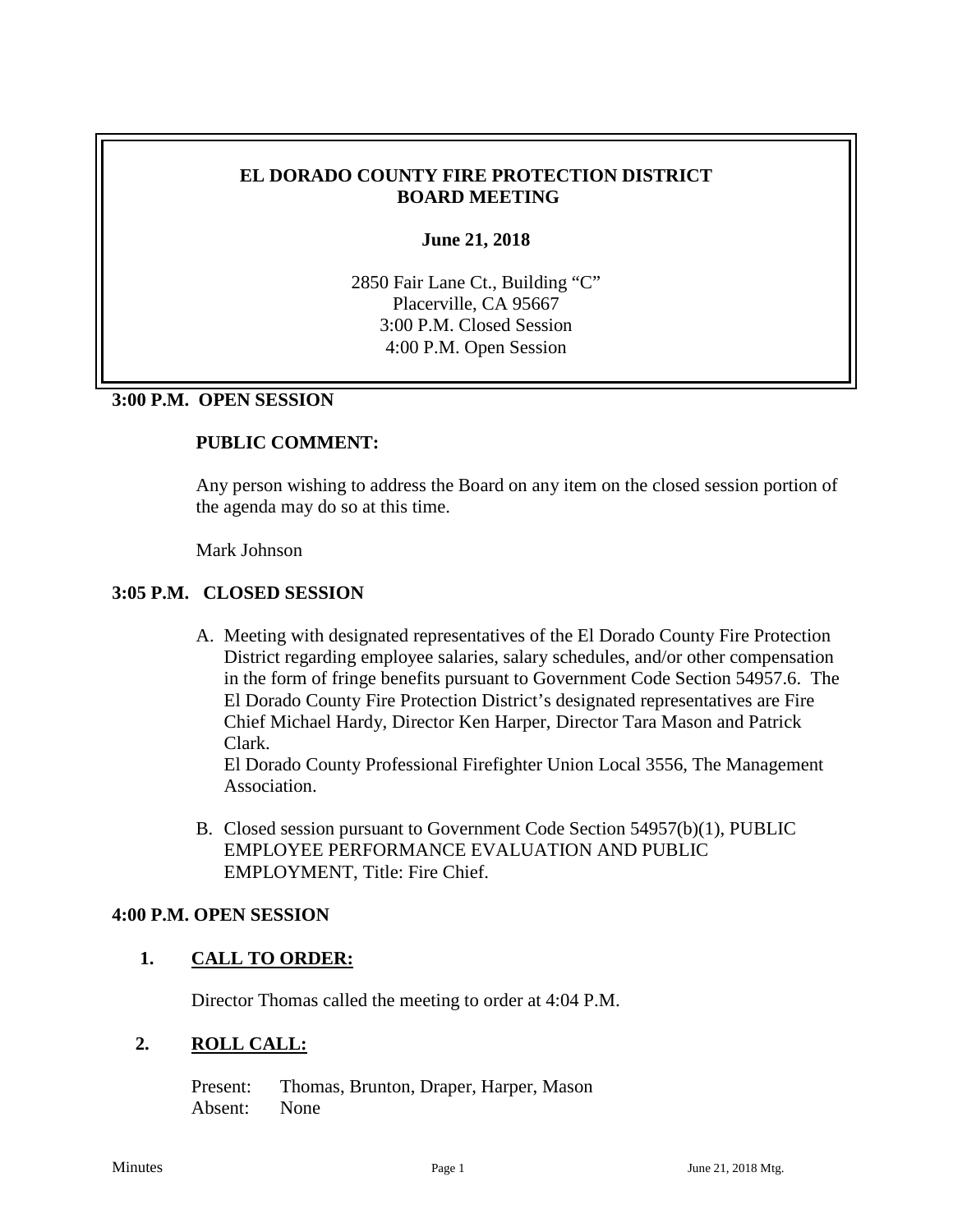# **3. PLEDGE OF ALLEGIANCE:**

Pledge of Allegiance was recited.

### **4. APPROVE AGENDA:**

*It was moved by Director Thomas and seconded by Director Mason to approve the agenda with the change to item 8 section A – Changing the Board representatives from Director Thomas to Director Harper and Director Mason. The motion was passed by the following vote:*

Ayes: Thomas, Brunton, Draper, Harper, Mason Noes: None Absent: None

## **5. CONSENT CALENDAR:**

 (All items approved on a single vote except those pulled for individual discussion and action).

A. Minutes: May 17, 2018 Board Meeting

B. Claim Payments/Deposits:

| District Claims FY 17/18: | Deposits:    | <b>JPA</b> Claims: | <b>JPA</b> Deposits: |
|---------------------------|--------------|--------------------|----------------------|
| \$53,958.27               | \$8,041.54   | \$3,924.87         | \$9,380.56           |
| \$6,414.97                | \$7,551.40   |                    | \$6,699.60           |
| \$10,647.70               | \$119,483.20 |                    |                      |
| \$90,073.69               | \$297,541.92 |                    |                      |
| \$73,921.44               |              |                    |                      |

*It was moved by Director Draper and seconded by Director Brunton to approve the Consent Calendar as presented. The motion was passed by the following vote:*

| Ayes:   | Thomas, Brunton, Draper, Harper, Mason |
|---------|----------------------------------------|
| Noes:   | None                                   |
| Absent: | None                                   |

#### **6. OATH OF OFFICE:**

- Ceremonial Badge Pinning for Firefighter/Paramedic Daniel Nelson
- Ceremonial Badge Pinning for Firefighter/Paramedic Braden Hustrei
- Ceremonial Badge Pinning for Firefighter/Paramedic Peter Beemer
- Ceremonial Badge Pinning for Firefighter/Paramedic Brian Smith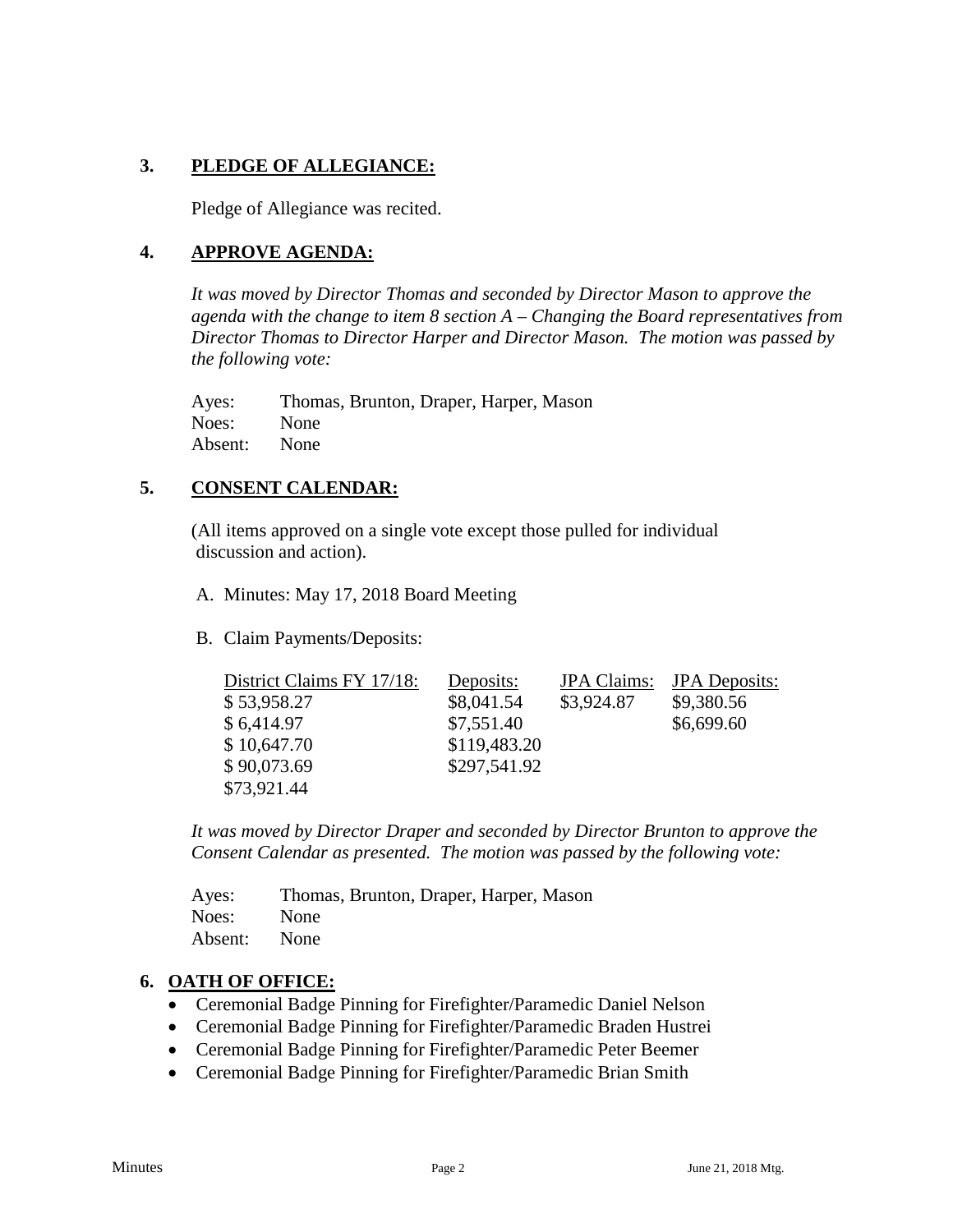## **7. PUBLIC COMMENT**

(Any person wishing to address the Board on any item that is not on the agenda may do so at this time. Public comments are limited to five minutes per person).

No Public Comment.

## **8. REPORT OF ACTION TAKEN IN CLOSED SESSION:**

A. Meeting with designated representatives of the El Dorado County Fire Protection District regarding employee salaries, salary schedules, and/or other compensation in the form of fringe benefits pursuant to Government Code Section 54957.6. The El Dorado County Fire Protection District's designated representatives are Fire Chief Michael Hardy, Director Ken Harper, Director Tara Mason and Patrick Clark.

El Dorado County Professional Firefighter Union Local 3556, The Management Association.

See Departmental Matters Item A

B. Closed session pursuant to Government Code Section 54957(b)(1), PUBLIC EMPLOYEE PERFORMANCE EVALUATION AND PUBLIC EMPLOYMENT, Title: Fire Chief.

Tabled tell July 19, 2018

## **9. DEPARTMENTAL MATTERS:**

A. Vote on Memorandum of Understanding between the El Dorado County Fire Protection District and the El Dorado County Professional Firefighters Association Local 3556.

Public Comment Michael White

*It was moved by Director Harper and seconded by Director Mason to approve the Memorandum of Understanding between the El Dorado County Fire Protection District and the El Dorado County Professional Firefighters Association Local 3556 for 2 years. The motion was passed by the following vote:*

Ayes: Thomas, Brunton, Draper, Harper, Mason Noes: None Absent: None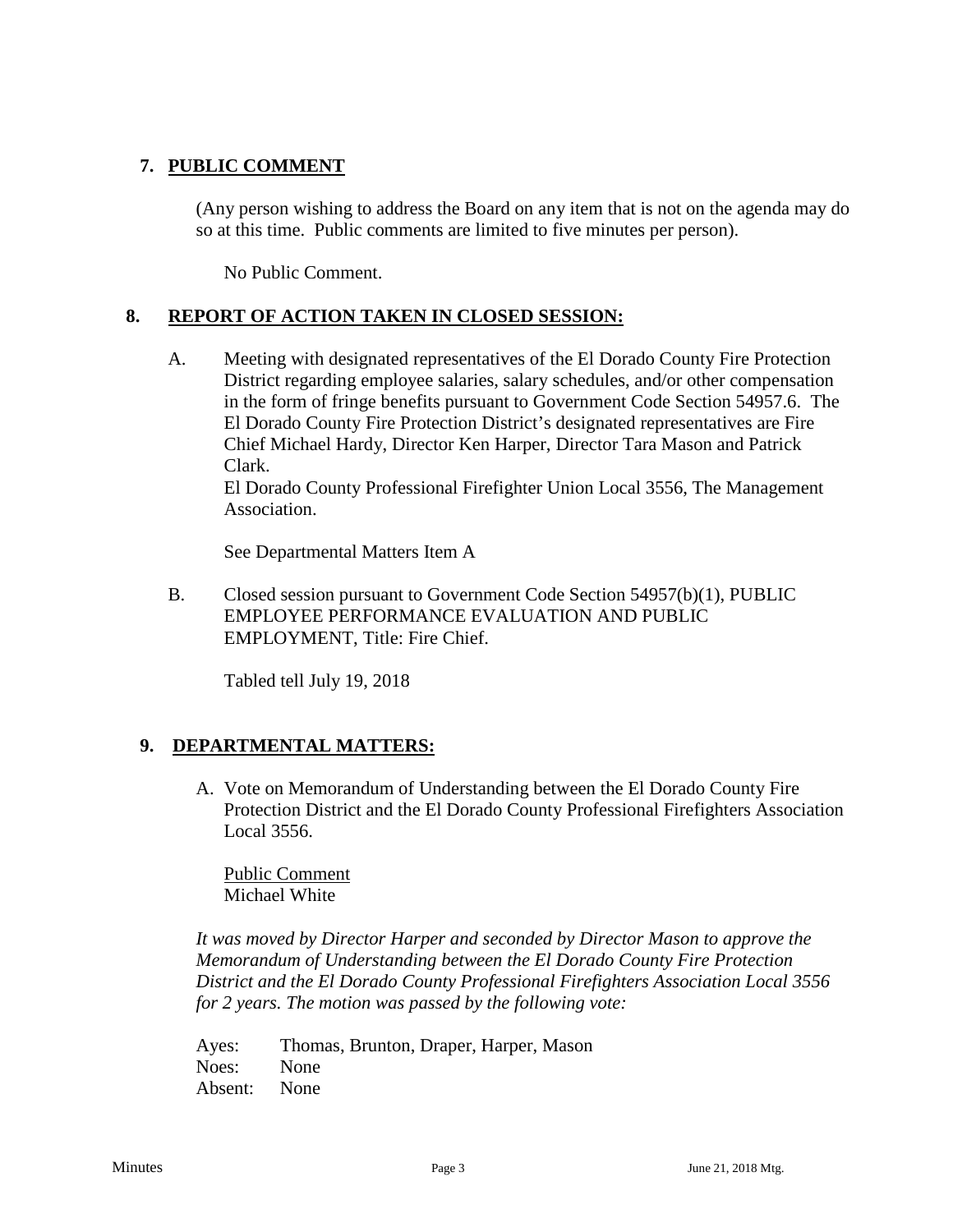B. Resolution 2018-02 Fiscal Year 2018/2019 Preliminary Budget.

*It was moved by Director Mason and seconded by Director Brunton to approve Resolution 2018-02 Fiscal Year 2018/2019 Preliminary Budge in the amount of \$10,740,688.40. The motion was passed by the following vote:*

Ayes: Thomas, Brunton, Harper, Mason Noes: Draper Absent: None

C. Resolution 2018-03 – Fiscal Year 2018/2019 Appropriation Limits.

*It was moved by Director Draper and seconded by Director Brunton to approve Resolution 2018-03, Fiscal Year 2018/2019 Appropriation Limits in the amount of \$18,463,358.63. The motion was passed by the following vote:*

Ayes: Thomas, Brunton, Draper, Harper, Mason Noes: None Absent: None

D. Resolution 2018-04 – Notice of Consolidated Election.

*It was moved by Director Mason and seconded by Director Draper to approve Resolution 2018-04, Notice of Consolidated Election. The motion was passed by the following vote:*

Ayes: Thomas, Brunton, Draper, Harper, Mason Noes: None Absent: None

E. Letter of Support for AB 2258

*It was moved by Director Harper and seconded by Director Draper to approve a Letter of Support for AB 2258. The motion was passed by the following vote:*

Ayes: Thomas, Brunton, Draper, Harper Noes: Mason Absent: None

F. Cameron Park Request for Proposal

#### **10. COMMITTEE REPORTS:**

A. Facilities & Equipment

No Report